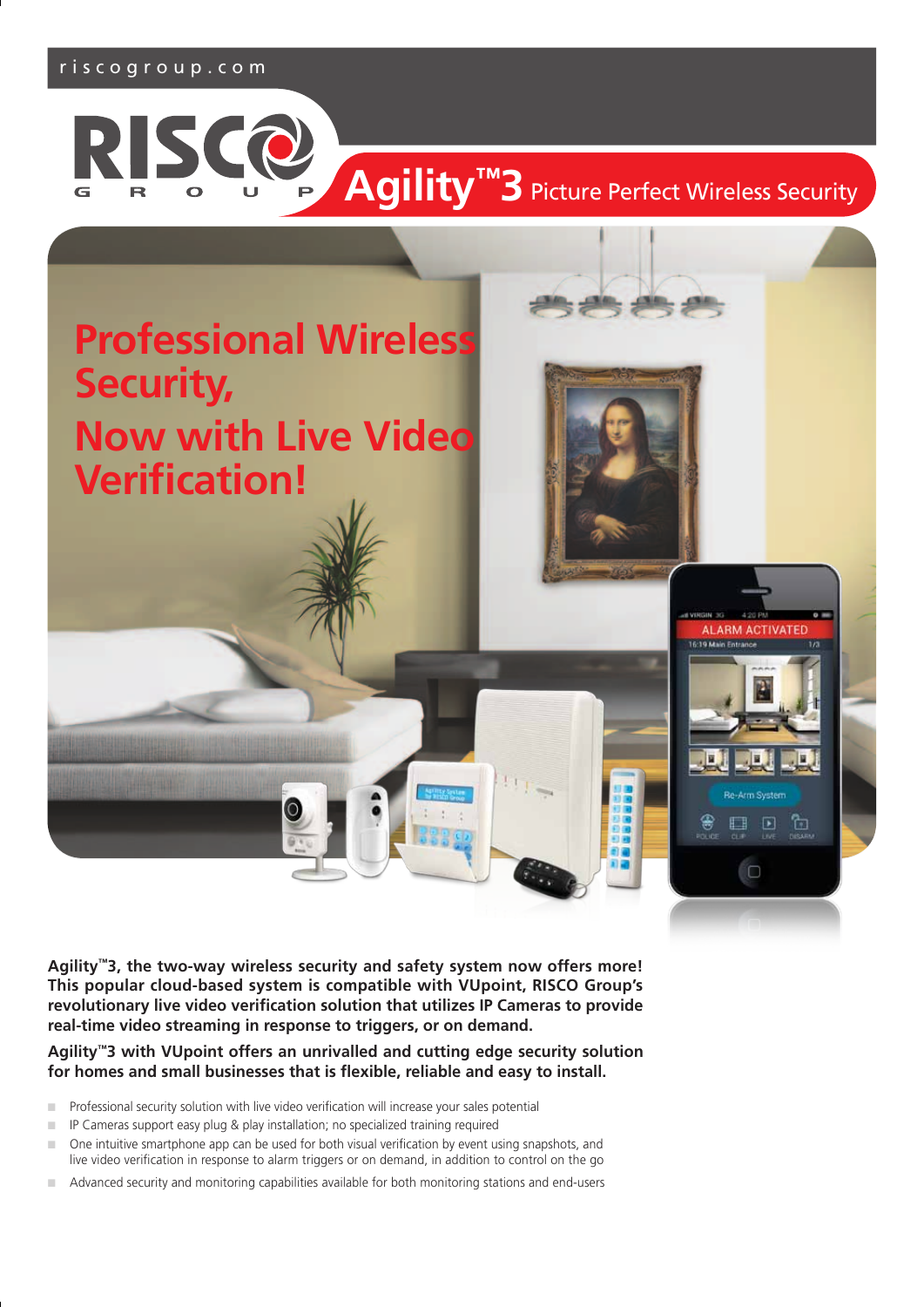

## **eyeWave™ Wireless PIR/PET Camera**

- •Wireless PIR/PET detector with integrated camera
- •PIR coverage 12m wide angle
- •VGA/QVGA resolution with 85° field of view •Discreet IR flash provides imaging in complete
- darkness, up to 10m range
- •Battery save mode while system is disarmed
- Can be triggered from different system events

## **Security**

- •Complete range of wireless indoor, outdoor and perimeter detectors
- •Indoor and outdoor wireless sounders

# **Outdoor & Perimeter**

## Wireless WatchOUT<sup>™</sup>

- •Reliable outdoor detection with 2 PIR channels, and IP65 rating
- •1-Way and 2-Way versions available

## Wireless Beams

- •Reliable perimeter detection
- •Direct sunlight immunity
- •1-Way and 2-Way versions available

# **Safety**

•Smoke, Gas, CO and Flood detectors

# **Elderly Care**

- •Stylish and water-resistant Wristband Panic **Transmitter**
- •Alerts if an elderly parent is immobile in the home over a defined period

# **Home Automation**

- •2-Way wireless Input/Output Expander
- •4 wired inputs and 4 outputs

# **2-Way Wireless LCD Keypad**

- •Integrated proximity reader for arm/disarm
- •Adaptive menu displays only the relevant options according to the installation and set up

# **2-Way Wireless Slim LED Keypad**

- Full system user operation
- Door chime feature
- Outdoor version available
- Available with Proximity Reader

# **2-Way Remote Control**

- Multi color LEDs indication for system status
- PIN code for higher security





## **VUpoint - Live Video Verification**

- •Agility™3 with VUpoint is powered by the RISCO cloud and offers live video streaming in response to alarm triggers or on demand, providing unsurpassed security and control
- •Immediate and reliable video verification of intruder alarms, or live video on demand
- •Analyze pre and post-alarm video clips of intruder events
- •Control and view with smartphone app, web browser or tablet keypad
- •Unlimited number of IP Cameras can be supported



# **Main Panel**

- •Dual Core Wireless provides two simultaneous 2-Way wireless channels with separate antennas - one for alarm, control and diagnostic signals, a second for video image transmission
- •SIA-IP support provides a protocol for enhanced communication with monitoring stations
- •Digital Voice Module for enhanced voice quality
- •Multi-lingual support for voice and keypad display













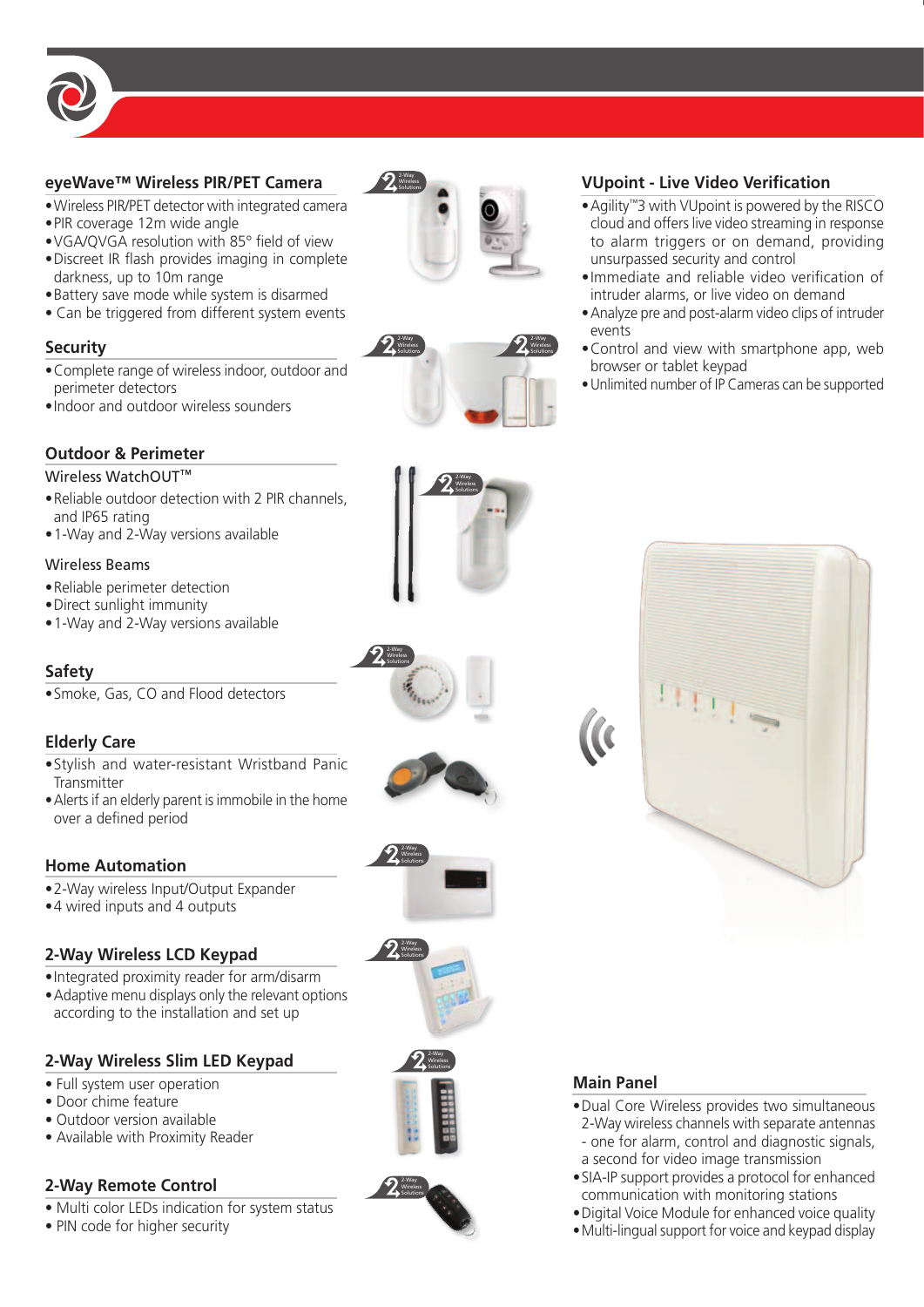# **Agility™3** Picture Perfect Wireless Security



## **Selection of IP Cameras Available**

With VUpoint there is no limit to the number of IP cameras that can be installed and configured to the intrusion system, thereby providing increased revenue potential for installers. IP Cameras are available for both indoor and outdoor environments and provide a cost-effective security solution for homes and businesses.



RISCO Cloud Server

**GSM/GPRS**

**IP/Internet**

**PSTN/Dial Up**



Monitoring Station





## **Live Video Verification**

Agility™3 with VUpoint offers live video streaming in response to alarm triggers or on demand, providing unsurpassed security and control.

## **Smartphone App and RISCO Cloud**

Powered by the RISCO Cloud, home and business owners can use the iRISCO smartphone app for both visual verification by event using snapshots, and live video verification in response to alarm triggers or on demand. The app can also be used for arming and disarming per partition, and viewing a history log of events.

#### **Web Application**

RISCO Group's interactive web application enables homeowners to monitor, control and configure their Agility™ system from any location. In addition to all the capabilities of the smartphone app, with the web application users can also configure RISCO's PIR Camera settings such as the number of images taken, image resolution, and more. The application is powered by the RISCO Cloud server.

## **Remote Upgrade & Configuration Software**

RISCO Group's Configuration Software saves installers time and money by enabling simple installation, remote configuration, automatic system diagnostics and remote upgrade of the Agility™ panel.

| --          |                                          |                                                                              | ٠ |  |
|-------------|------------------------------------------|------------------------------------------------------------------------------|---|--|
| ٠<br>۰<br>٠ |                                          | ----                                                                         |   |  |
|             | <b><i>STATISTICS IN THE ART</i></b><br>- | <b>ALCOHOL: NATION</b><br>$-1$                                               |   |  |
|             |                                          | <b>SAN TAY SHOW OF</b><br><b>CONTRACTOR</b>                                  |   |  |
|             |                                          | <b>STATISTICS</b><br><b><i>EMPARATORS &amp; TESTING &amp; SECURITIES</i></b> |   |  |
|             |                                          |                                                                              |   |  |